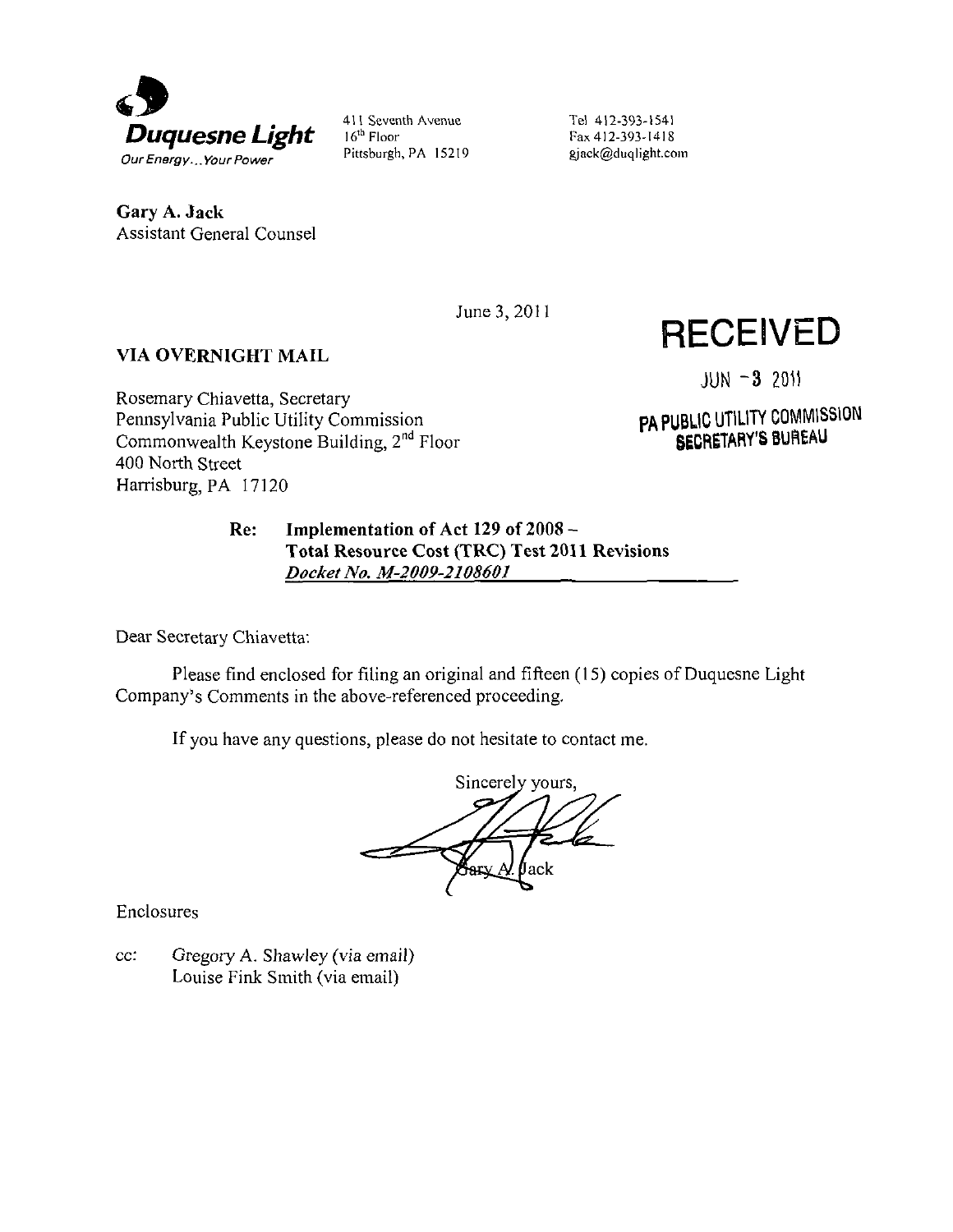#### BEFORE THE

# PENNSYLVANIA PUBLIC UTILITY COMMISSION

 $\ddot{\cdot}$ ÷

Implementation of Act 129 of  $2008 -$ Total Resource Cost (TRC) Test 2011 Revisions

 $\pmb{\cdot}$ 

Docket No. M-2009-2108601

COMMENTS OF DUQUESNE LIGHT COMPANY  $JUN - 3$  2011

**RECEIVED** 

—— PA PUBLIC UTILITY COMMISSION SECRETARY'S BUREAU

#### I. **1. Introduction**

Act 129 of 2008, 66 Pa. C.S. §2806.1, directs the Commission to use a total resource cost ("TRC") test to analyze the costs and benefits of the energy efficiency and conservation ( TRC  $\mathcal{L}$ ) test to analyze the costs and benefits of the energy efficiency and conservation  $\mathcal{L}$ ("EE&C") plans that certain electric distribution companies ("EDCs") are required to file. The ("EE&C") plans that certain electric distribution companies ("EDCs") are required to file. The required to file. The required to file. The required to file. The required to file. The required to file. The required to file Pennsylvania TRC Test was adopted by Commission order at the above-referenced docket on Pennsylvania TRC Test was adopted by Commission order at the above-referenced docket on June 23, 2009 ("2009 TRC Test Order"). On May 6, 2011, the Commission entered a Tentative June 23, 2009 ("2009 TRC Test Order"). On May 6, 2011, the Commission entered a Tentative  $\mathcal{N}$  and the  $\mathcal{N}$  set for  $\mathcal{N}$  the PA TRC test for the PA TRC test for use  $\mathcal{N}$ through May 31, 2013 in compliance with Act 129. On May 17, 2011, the Commission issued a through May 31, 2013 in compliance with Act 129. On May 17, 2011, the Commission issued a Secretarial Letter extending the comment period. Secretarial Letter extending the comment period.

**Duquesne Light Company ("Duquesne Light" or "Company") submits the following comments in response to the Tentative Order and Secretarial Letter.** 

#### II. **IL General Comments**

Duquesne supports the Commission's work on the TRC test, as it is a very important part Duquesne supports the Commission's work on the TRC test, as it is a very important part of EE&C plan evaluation. Duquesne notes the Commission's use of the TRC test at both the of EE&C plan evaluation. Duquesne notes the Commission's use of the TRC test at both the "plan" level and the "program" level throughout the Tentative Order, and supports the use of the TRC test at both levels. Duquesne believes it is important to weigh the benefits and costs for TRC test at both levels. Duquesne believes it is important to weigh the benefits and costs for

 $\mathbf{1}$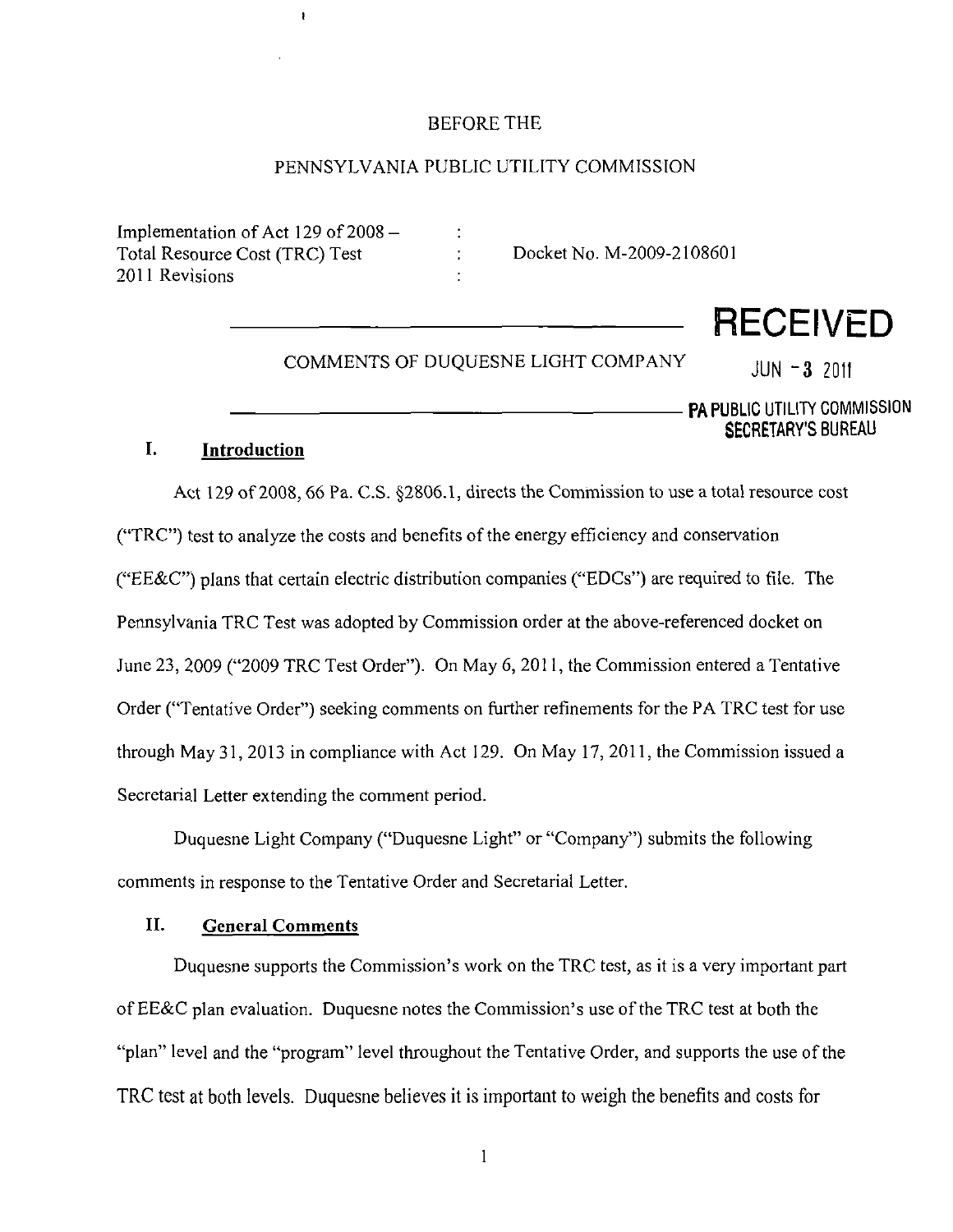each program in its EE&C plan, but understands that each program does not necessarily have to pass the TRC test, as Act 129 requires that the *plan* be cost effective by passing the TRC test. See 66 Pa. C.S. § 2806.1(b)(1)(i)(I). Duquesne notes the section number from the Tentative Order in each of its specific comments below.

 $\pmb{\cdot}$ 

#### **III. Specific Comments**

#### **A. Demand Response**

#### **1. Application of TRC Test Calculation to DR Programs**

The Commission proposes a resolution that EDCs continue to evaluate DR programs using the PA TRC test. Tentative Order at 7. Duquesne agrees with this resolution.

#### **2. Treatment of DR Payments to CSPs and EDCs from PJM**

The Commission proposes three resolutions in order to determine how PJM payments to CSPs are treated and whether these payments should be considered a cost or benefit in the TRC test. Tentative Order at 8-9. Duquesne agrees with proposed resolution (i), which is to exclude from TRC test calculations PJM payments to CSPs for DR market participation. Duquesne also agrees with proposed resolution (iii), which is to exclude from the TRC test PJM payments for capacity. Duquesne disagrees with proposed resolution (ii), which proposes to include PJM payments to EDCs for DR market participation as benefits for the purpose of the TRC test. Duquesne disagrees with proposed resolution (ii) because under the TRC test, payments to parties are not benefits, they are only costs. PJM payments are not applicable to incremental increases in available DR capacity resulting from Act 129 programs and must be excluded from Act 129 cost-effectiveness determination.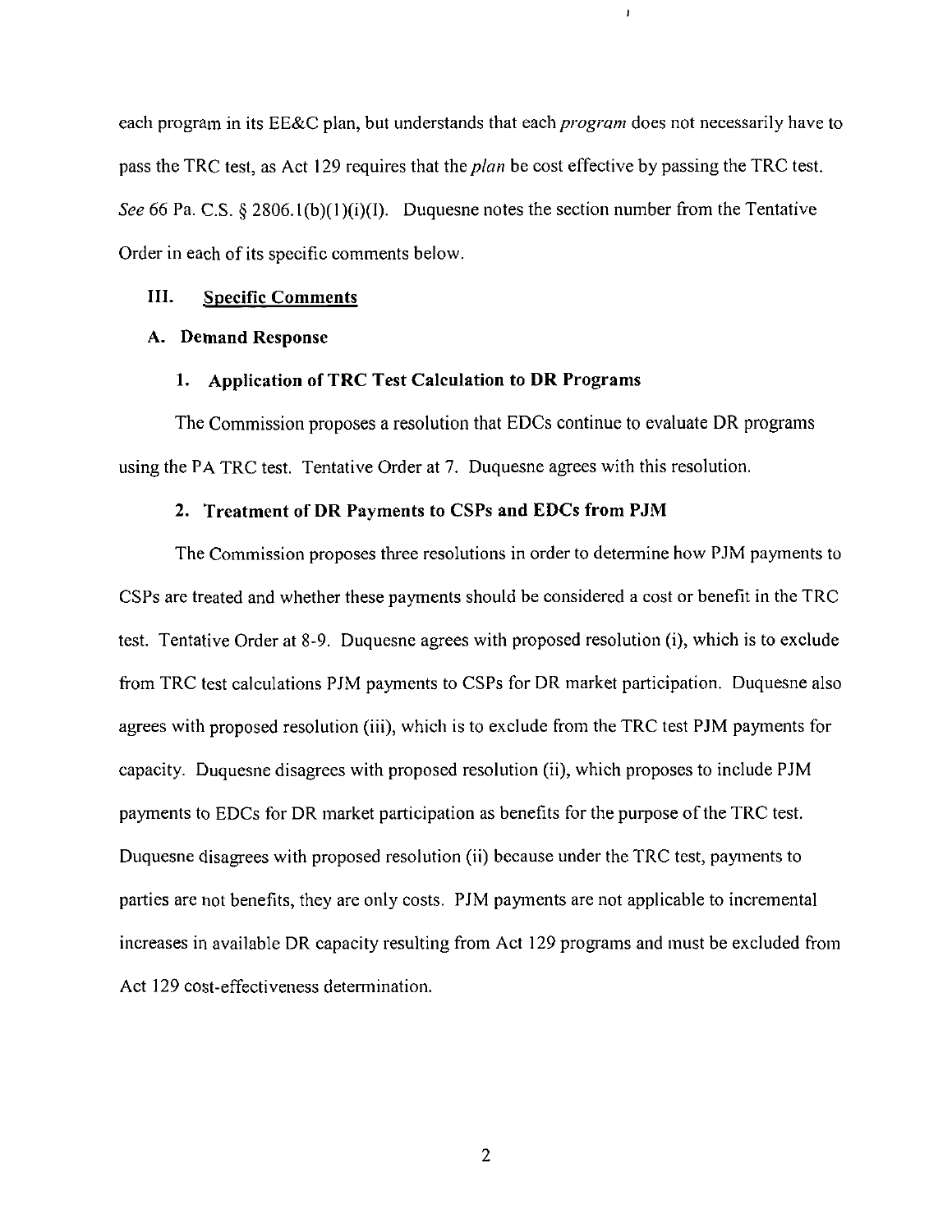#### 3. Treatment of DR Payments to CSPs and Participants from EDCs

Duquesne agrees with the Commission that payments made by EDCs directly to DR program participants or to DR CSPs be included as a cost in the calculation of the PA TRC test. Duquesne treated costs in this manner in its EE&C Plan.

# 4. Treatment of American Reinvestment and Recovery Act of 2009 (ARRA) Funds

 $\mathbf{j}$ 

 $\mathbf{r}$ 

Duquesne agrees with the Commission's proposed resolution on this topic.

#### **5. Measure Life for DR Programs**

**Duquesne agrees with the Commission's proposed resolution on this topic.** 

#### **B. Net-To-Gross**

#### **1. Net-To-Gross Research And Applications**

The Commission proposes to direct the EDCs to develop and conduct Net-to-Gross ("NTG") studies. Duquesne has no objection to adoption of that resolution. However, specifically on page 18 of the Tentative Order, the Commission states that it proposes to direct EDCs to develop and conduct NTG studies that are funded out of the EDCs' Act 129 2% program budgets. The Commission concludes, "Since the NTG evaluations are part of the impact evaluation, it is consistent to fund the NTG studies from the same funding source as the current impact evaluation." Tentative Order at 19. Duquesne assumes the Commission is referring to the EE&C program budgets approved as part of the overall original EE&C plan. If so, Duquesne opposes these costs be paid from the EE&C budget. Duquesne's programs are underfunded as it is, and this treatment would further exacerbate this condition and the possibility of reaching the mandated targets. Therefore, Duquesne proposes that any NTG study cost should be recoverable, but not from within the 2% limited EE&C Plan budget.

For the period June 1, 2009 – May 31, 2013, the Commission does not propose to use the NTG research to adjust the gross verified energy savings that are used for compliance purposes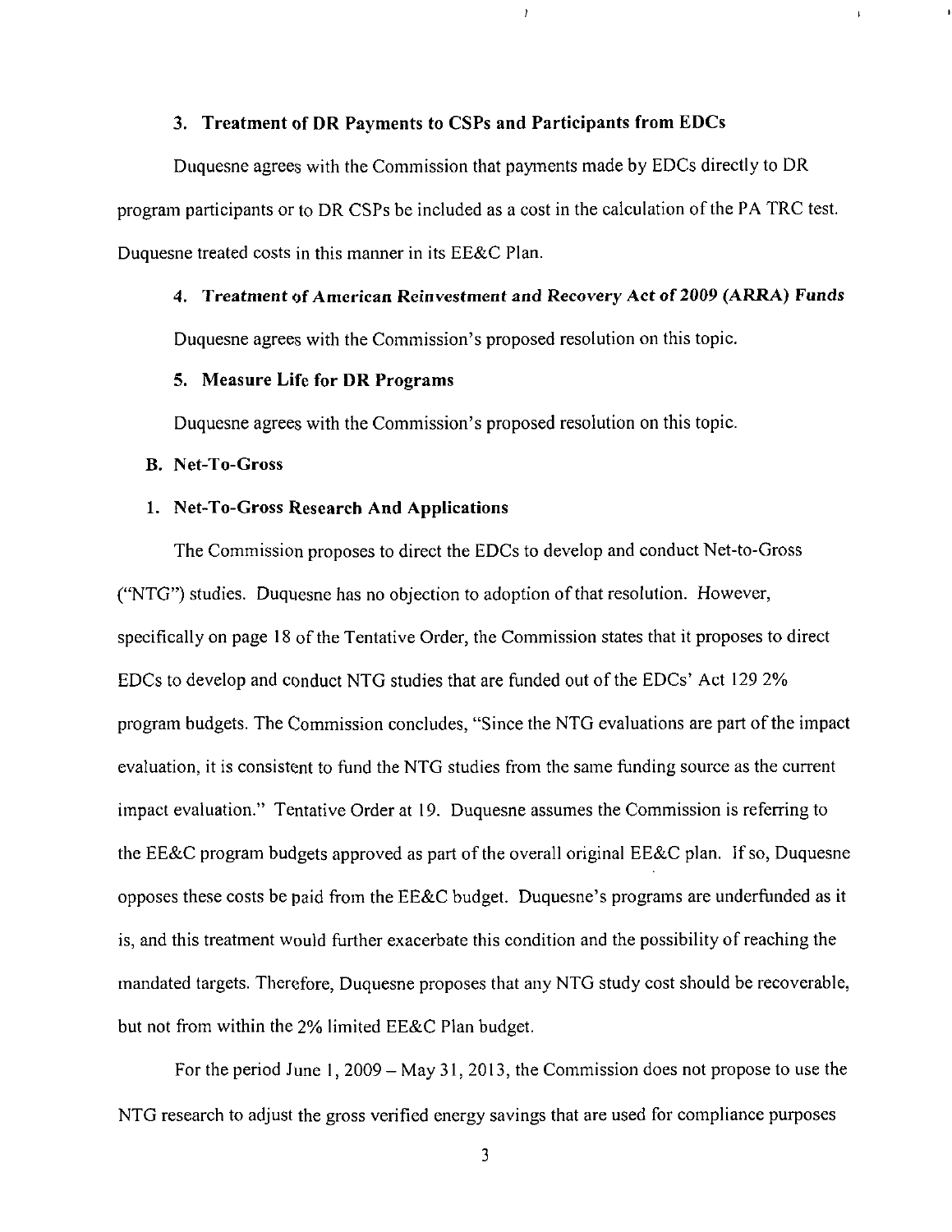to determine whether an EDC met its mandated Act 129 reduction targets. Tentative Order at 18. Duquesne agrees with this treatment of the NTG research because it is possible that the NTG ratios would serve to discount claimed savings, which could in turn impact meeting the reduction targets.

#### **C. Fuel Switching**

#### **1. TRC Inputs for Fuel Switching**

Duquesne does not object to the Commission's proposal to adopt the fuel switching provisions as set out in the Fuel Switching Working Group Staff Report. Tentative Order at 19.

#### 2. Fuel Switching Appliance Efficiency in a Fuel Switching Program

Duquesne agrees with the Commission's proposed resolution that where applicable in a fuel switching program, new equipment installed to replace electric equipment should be high efficiency equipment. Tentative Order at 20. The Commission takes this proposed resolution a step further in terms of fuel switching: "Act 129 encourages the most efficient use of electricity, and it would appear to be appropriate to encourage the most efficient use of natural gas or other fuels." *Id.* The Commission should not involve itself in either promoting or discouraging fuel switching. The only exception should be if a fuel switching program is offered by some joint electric and gas companies and approved by the Commission.

#### **D. TRC Calculations**

# **1. Database for Deemed Customer Costs or Incremental Measure Costs As Applicable**

Duquesne agrees with the Commission's proposed resolution that EDCs continue to use filed incremental cost data through May 31, 2013, and use of the California PUC's Database for Energy Efficient Resources for variants not included in the EDCs' EE&C plans. Tentative Order

 $\overline{4}$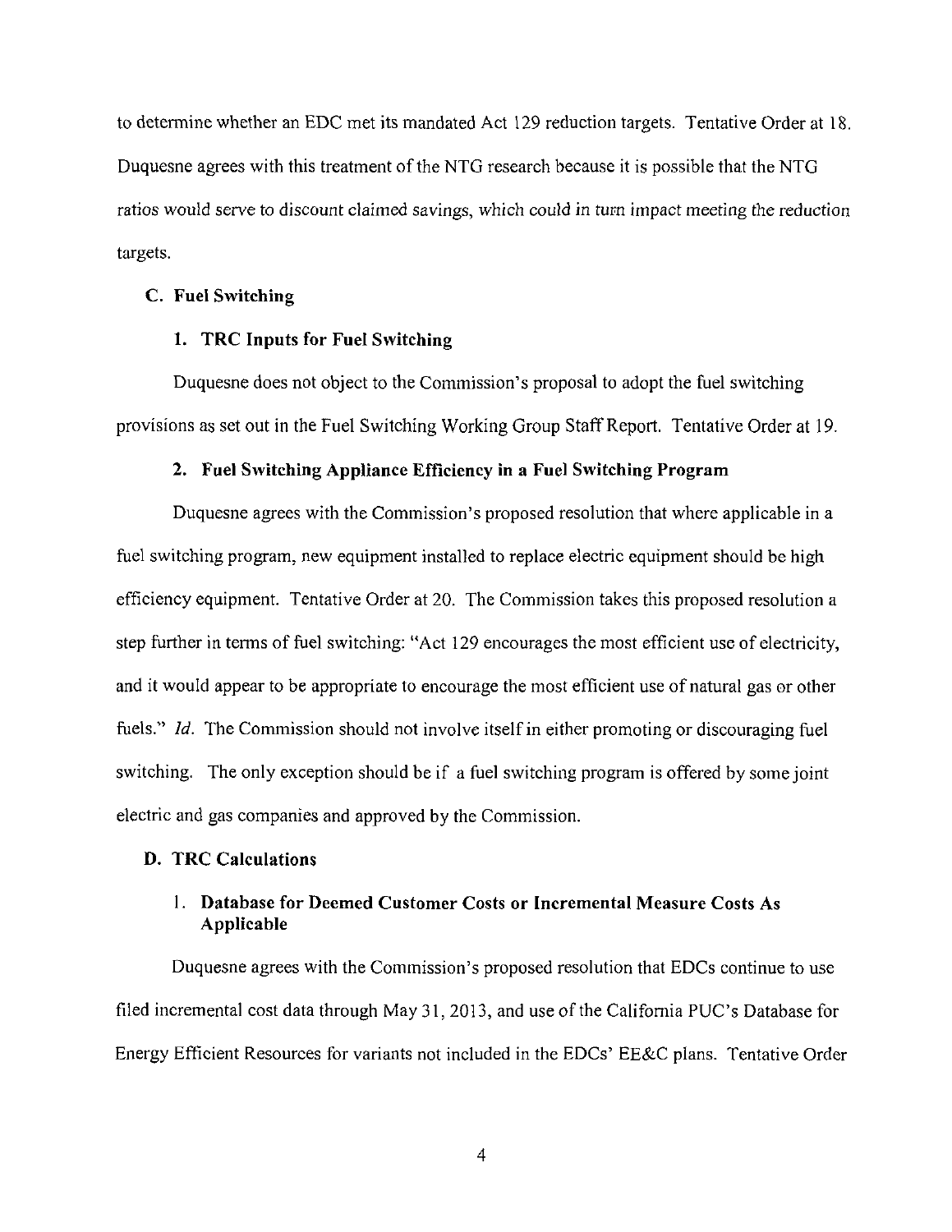at 22. Duquesne believes this proposed resolution will have a beneficial impact and it is

consistent with Duquesne's planning practices supporting its filed and approved EE&C Plan.

# **2. Basis of TRC Benefits - Reported Savings or Verified Savings; And Basis of TRC Costs - Actual Costs or Committed Costs**

Duquesne agrees with the Commission's proposed resolution on this topic.

# 3. Definition of Incentives in TRC for Energy Efficiency Measures

Duquesne agrees with the Commission's proposed resolution on this topic.

# **4. Avoided Cost Calculations and Forecasts**

Duquesne agrees with the Commission's proposed resolution on this topic.

# **5. Inclusion or Exclusion of Customer Avoided Operating and Maintenance Costs In the TRC Calculation**

Duquesne agrees with the Commission's proposed resolution on this topic.

# **6. Avoided Costs In the Benefit/Cost Ratios In The Approved EE&C Plans And Avoided Costs Commencing June 1, 2013**

Duquesne agrees with the Commission's proposed resolution that through May 31, 2013, EDCs should use the most current forecast of avoided costs when filing a new program or EE&C plan. Tentative Order at 29. Also, Duquesne agrees that there is no need to update avoided costs for program measures that have not been changed and agrees with the proposed resolution stating, "For program measures that have not been changed, regardless of methodology or data used by an EDC to calculate its original Commission-accepted portfolio TRC test, the avoided costs figures included in TRC calculations in previously approved EE&C/DR program plans need not be updated for the period June 1, 2009, to May 31, 2013, by present or future avoided cost figure revisions or updates." Id. Duquesne believes this is an excellent proposed resolution that will improve program cost-effectiveness.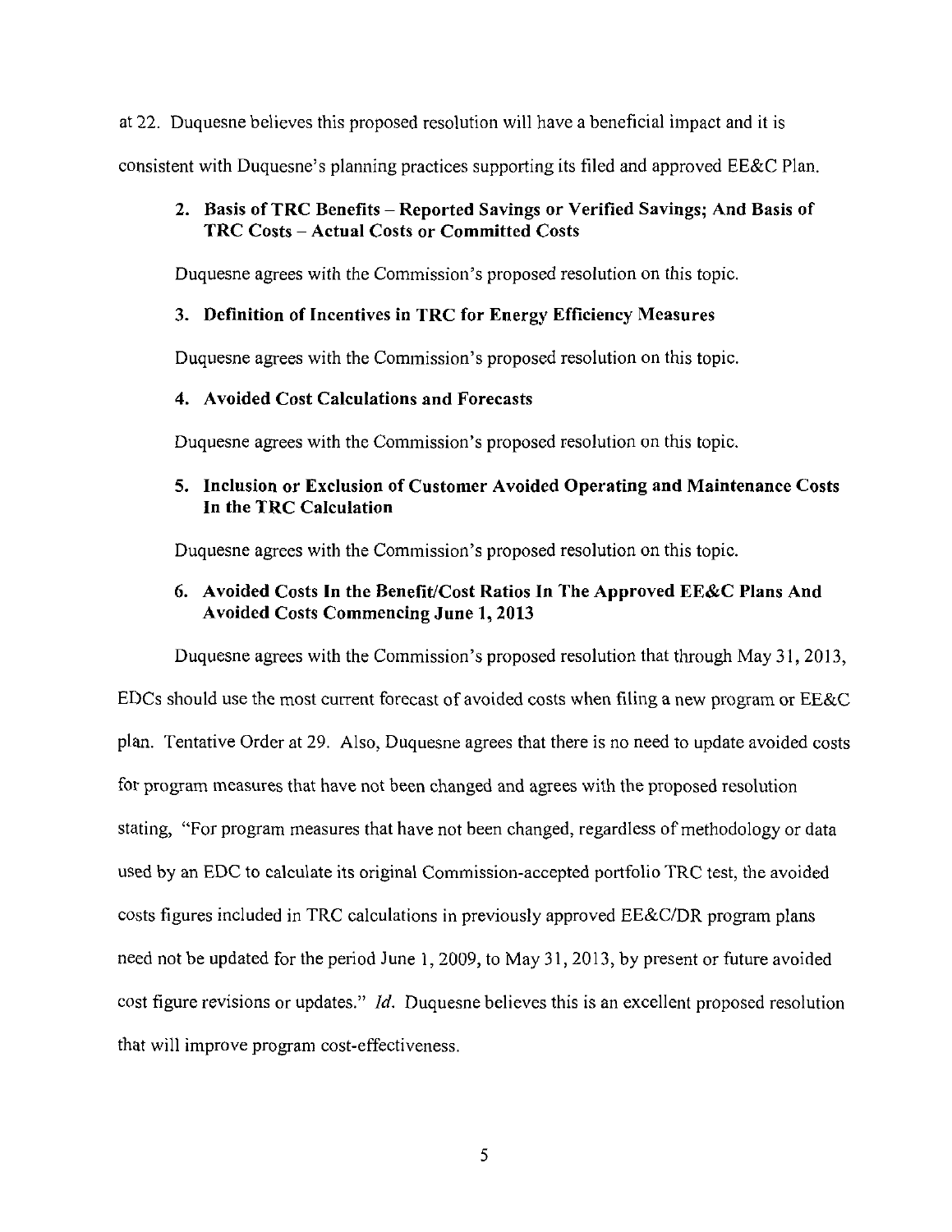# **E. TRC Reporting**

#### **1. Baseline Study Research**

Duquesne concurs with the Energy Association's comment on this topic. Duquesne agrees with the Commission's proposed resolution that EDCs conduct baseline studies in consultation with the Statewide Evaluator; however, to the extent the costs of the baseline studies are beyond the current Statewide Evaluator contract, Duquesne suggests that those costs fall outside of the 2% EDC budget cap.

# **2. Frequency of Cost-Effectiveness Evaluations And Reporting Results and Timing of TRC Reports (e.g., When to Freeze Data And Inputs)**

Duquesne agrees with the Commission's proposed resolution on this topic.

# **IV. Conclusion**

For all of the reasons listed above, Duquesne Light recommends that the Commission proceed with the development of the TRC test consistent with Duquesne's comments. Duquesne Light Company thanks the Commission for the opportunity to comment on this very important matter, which is a key element in evaluating EDCs' EE&C Plans.

Respectfully Submitted,

Duquesne Light Company

Gard A. Jack, Esq. Celly <del>L. Geer E</del>sg. *>uquesne Light Company 411 Seventh Avenue, 16 Floor Pittsburgh, PA 15219 412-393-1541/412-393-1418 (fax) giackfajduqlight-com Counsel for Duquesne Light Company* 

Dated June 3, 2011

**RECEIVED** 

JUN -3 2011

# PA PUBLIC UTILITY COMMISSION SECRETARY'S BUREAU